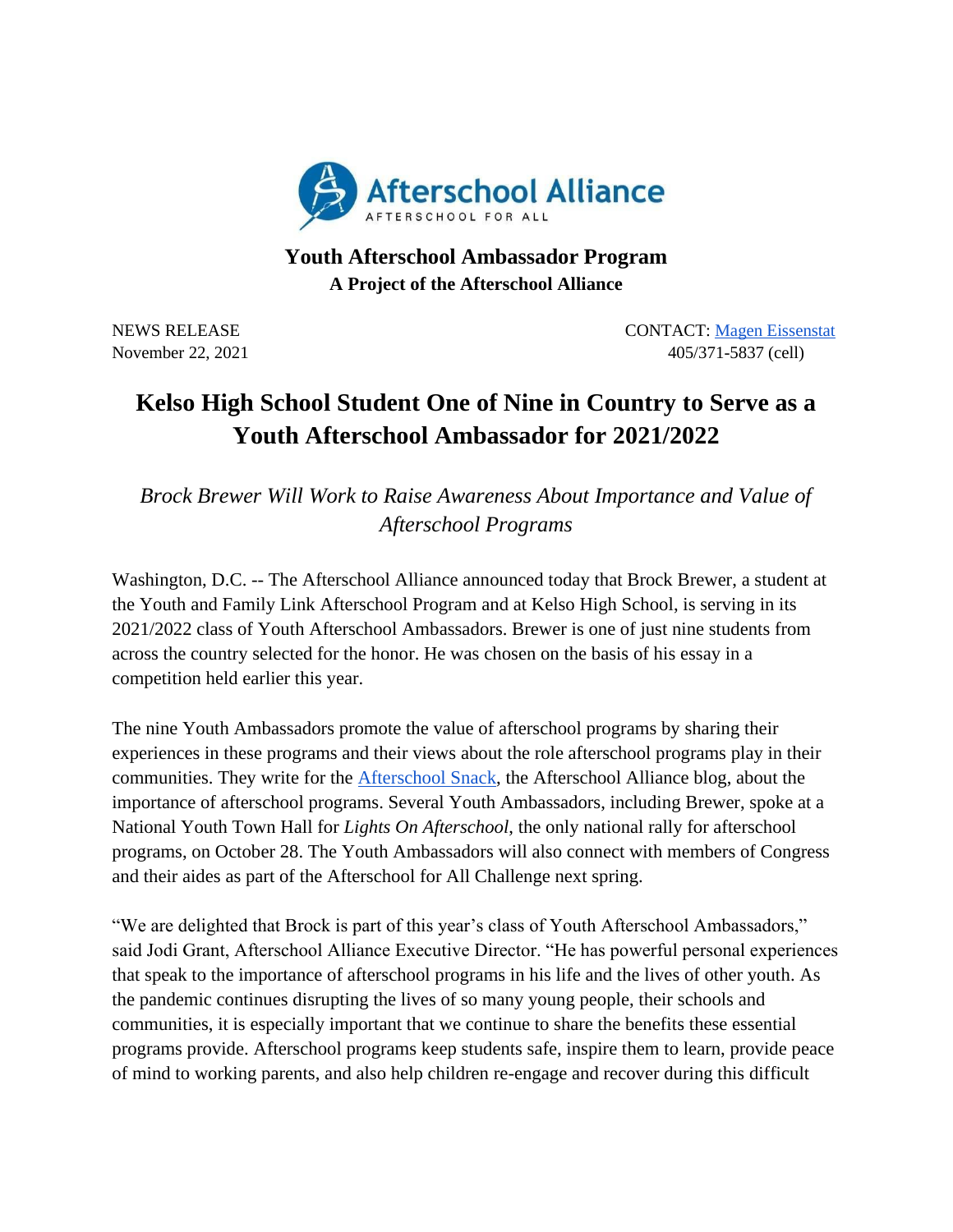time. But too many young people don't have a program available to them. Brock will do a terrific job spreading the word about the need for more support for afterschool programs."

"I'm so excited to serve as a Youth Afterschool Ambassador," Brewer said. "When I joined the Youth and Family Link afterschool program in sixth grade, I was battling depression and anxiety and navigating stressful changes in my life. This program changed my life, and the other students and staff became like a family to me. Through hands-on activities such as drawing, painting, and more, I developed my creativity and learned new skills. I've also grown as a leader and even traveled to Olympia to share my experience with state senators. Today, I work at Youth and Family Link as a direct service staff member because I want to help other students the way my afterschool mentors helped me. I want all students to have access to the afterschool support I've had, and I'm thrilled to work toward that as a Youth Afterschool Ambassador."

The nine Youth Afterschool Ambassadors in this class come from California, Georgia, Maine, Maryland, New York, Illinois, Utah, Virginia, and Washington. They are:

- **Kyla Anderson,** from East St. Louis, Illinois' Southern Illinois University Edwardsville East Saint Louis Charter High School's 21st Century Community Learning Centers Afterschool Program, age 17
- **Brock Brewer**, from Kelso, Washington's Youth and Family Link Afterschool Program, age 16
- **Kaiya Jones**, from Ellicott City, Maryland's Howard County Library System Teen Advisory Board Afterschool Program, age 15
- **Juliana Montell**, from Gardiner, Maine's Boys & Girls Clubs of Kennebec Valley Afterschool Program, age 16
- **Belen Perez**, from Alexandria, Virginia's Community Lodgings Afterschool Program, age 14
- **Naomi Porter,** from Los Angeles, California's Boys & Girls Club at LA Harbor EntrepreYOUership Afterschool Program , age 16
- **Noah Shaw**, from Murray, Utah's Miller Family Boys & Girls Club Afterschool Program
- **Ramaya Thomas**, from Dallas, Georgia's VOXATL Afterschool Program, age 17
- **Zhonghui Zheng**, from New York, New York's Global Kids Afterschool Program, age 17

The most recent [America After 3PM household survey](http://www.afterschoolalliance.org/AA3PM/) of more than 31,000 families, commissioned by the Afterschool Alliance, finds that for every child in an afterschool program in the United States, three more are waiting to get in. The families of 24.6 million children more than ever before — are unable to access a program. Many report cost as a barrier. There are significant inequities, with Black and Latinx children unable to access the afterschool programs their parents want for them.